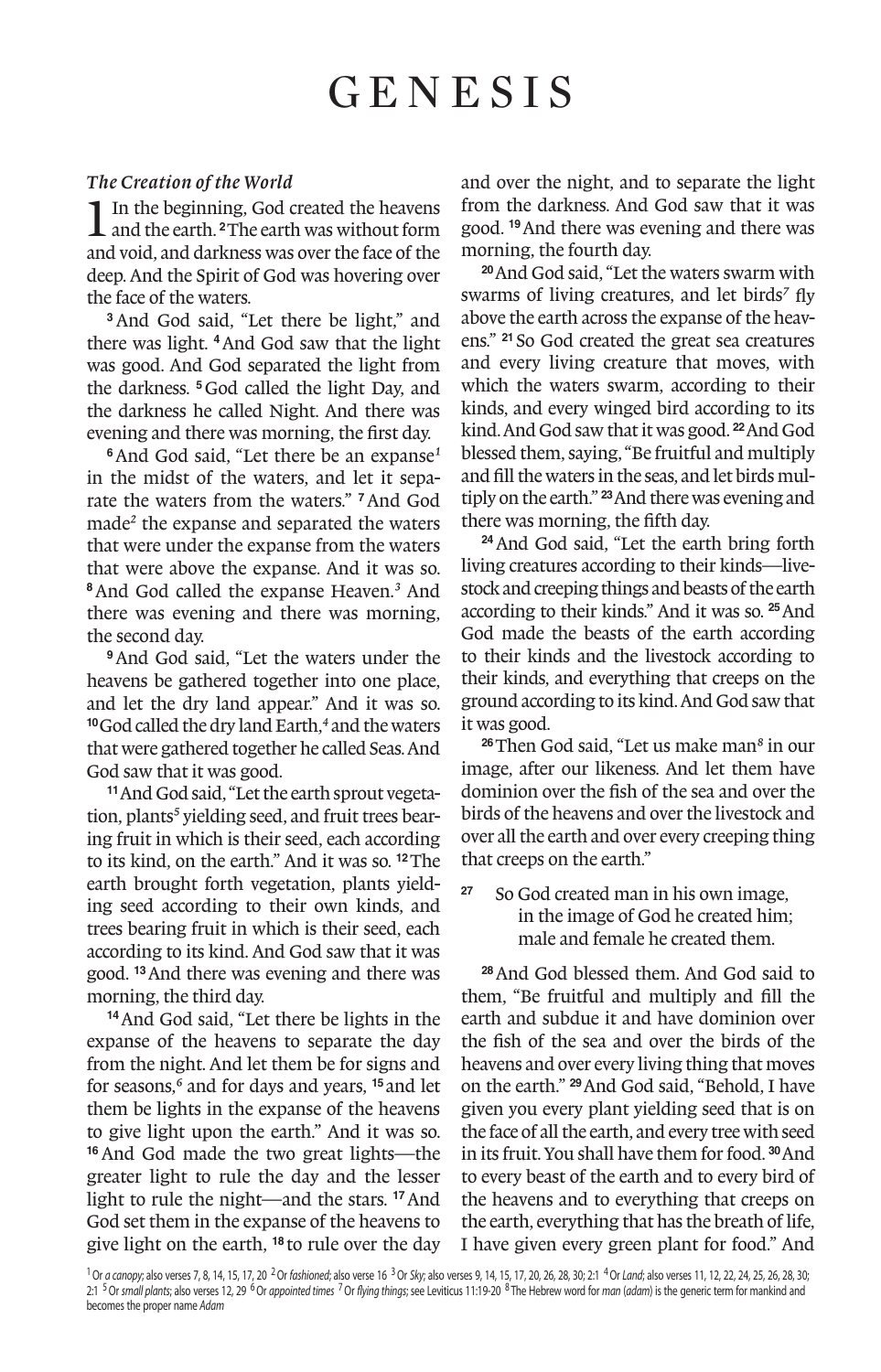it was so. **<sup>31</sup>**And God saw everything that he had made, and behold, it was very good. And there was evening and there was morning, the sixth day.

## *The Seventh Day, God Rests*

2 Thus the heavens and the earth were finished, and all the host of them. **<sup>2</sup>**And on the seventh day God finished his work that he had done, and he rested on the seventh day from all his work that he had done. **<sup>3</sup>**So God blessed the seventh day and made it holy, because on it God rested from all his work that he had done in creation.

## *The Creation of Man and Woman*

- **<sup>4</sup>** These are the generations of the heavens and the earth when they were created,
	- in the day that the LORD God made the earth and the heavens.

**<sup>5</sup>**When no bush of the field*1* was yet in the land*2* and no small plant of the field had yet sprung up—for the LORD God had not caused it to rain on the land, and there was no man to work the ground, **<sup>6</sup>** and a mist*3* was going up from the land and was watering the whole face of the ground—<sup>7</sup> then the LORD God formed the man of dust from the ground and breathed into his nostrils the breath of life, and the man became a living creature. <sup>8</sup>And the LORD God planted a garden in Eden, in the east, and there he put the man whom he had formed. **<sup>9</sup>**And out of the ground the LORD God made to spring up every tree that is pleasant to the sight and good for food. The tree of life was in the midst of the garden, and the tree of the knowledge of good and evil.

**<sup>10</sup>**A river flowed out of Eden to water the garden, and there it divided and became four rivers. **<sup>11</sup>**The name of the first is the Pishon. It is the one that flowed around the whole land of Havilah, where there is gold. **<sup>12</sup>**And the gold of that land is good; bdellium and onyx stone are there. **<sup>13</sup>**The name of the second river is the Gihon. It is the one that flowed around the whole land of Cush. **<sup>14</sup>**And the name of the third river is the Tigris, which flows east of Assyria. And the fourth river is the Euphrates.

<sup>15</sup>The LORD God took the man and put him in the garden of Eden to work it and keep it. <sup>16</sup> And the LORD God commanded the man,

saying, "You may surely eat of every tree of the garden, **<sup>17</sup>**but of the tree of the knowledge of good and evil you shall not eat, for in the day that you eat*4* of it you shall surely die."

<sup>18</sup> Then the LORD God said, "It is not good that the man should be alone; I will make him a helper fit for*5* him." **<sup>19</sup>**Now out of the ground the LORD God had formed<sup>6</sup> every beast of the field and every bird of the heavens and brought them to the man to see what he would call them. And whatever the man called every living creature, that was its name. **<sup>20</sup>**The man gave names to all livestock and to the birds of the heavens and to every beast of the field. But for Adam*7* there was not found a helper fit for him. <sup>21</sup> So the LORD God caused a deep sleep to fall upon the man, and while he slept took one of his ribs and closed up its place with flesh. **<sup>22</sup>**And the rib that the LORD God had taken from the man he made*8* into a woman and brought her to the man. **<sup>23</sup>**Then the man said,

"This at last is bone of my bones and flesh of my flesh; she shall be called Woman, because she was taken out of Man."*9*

**<sup>24</sup>**Therefore a man shall leave his father and his mother and hold fast to his wife, and they shall become one flesh. **<sup>25</sup>**And the man and his wife were both naked and were not ashamed.

#### *The Fall*

3 Now the serpent was more crafty than any other beast of the field that the Lord God had made.

He said to the woman, "Did God actually say, 'You*10* shall not eat of any tree in the garden'?" **<sup>2</sup>**And the woman said to the serpent, "We may eat of the fruit of the trees in the garden, **<sup>3</sup>**but God said, 'You shall not eat of the fruit of the tree that is in the midst of the garden, neither shall you touch it, lest you die.'" <sup>4</sup>But the serpent said to the woman, "You will not surely die. **<sup>5</sup>**For God knows that when you eat of it your eyes will be opened, and you will be like God, knowing good and evil." **<sup>6</sup>** So when the woman saw that the tree was good for food, and that it was a delight to the eyes, and that the tree was to be desired to make one wise,*11* she took of its fruit and ate, and she also gave some to her husband who was with her, and he ate. **<sup>7</sup>**Then the eyes of both were opened, and they knew that they were naked. And they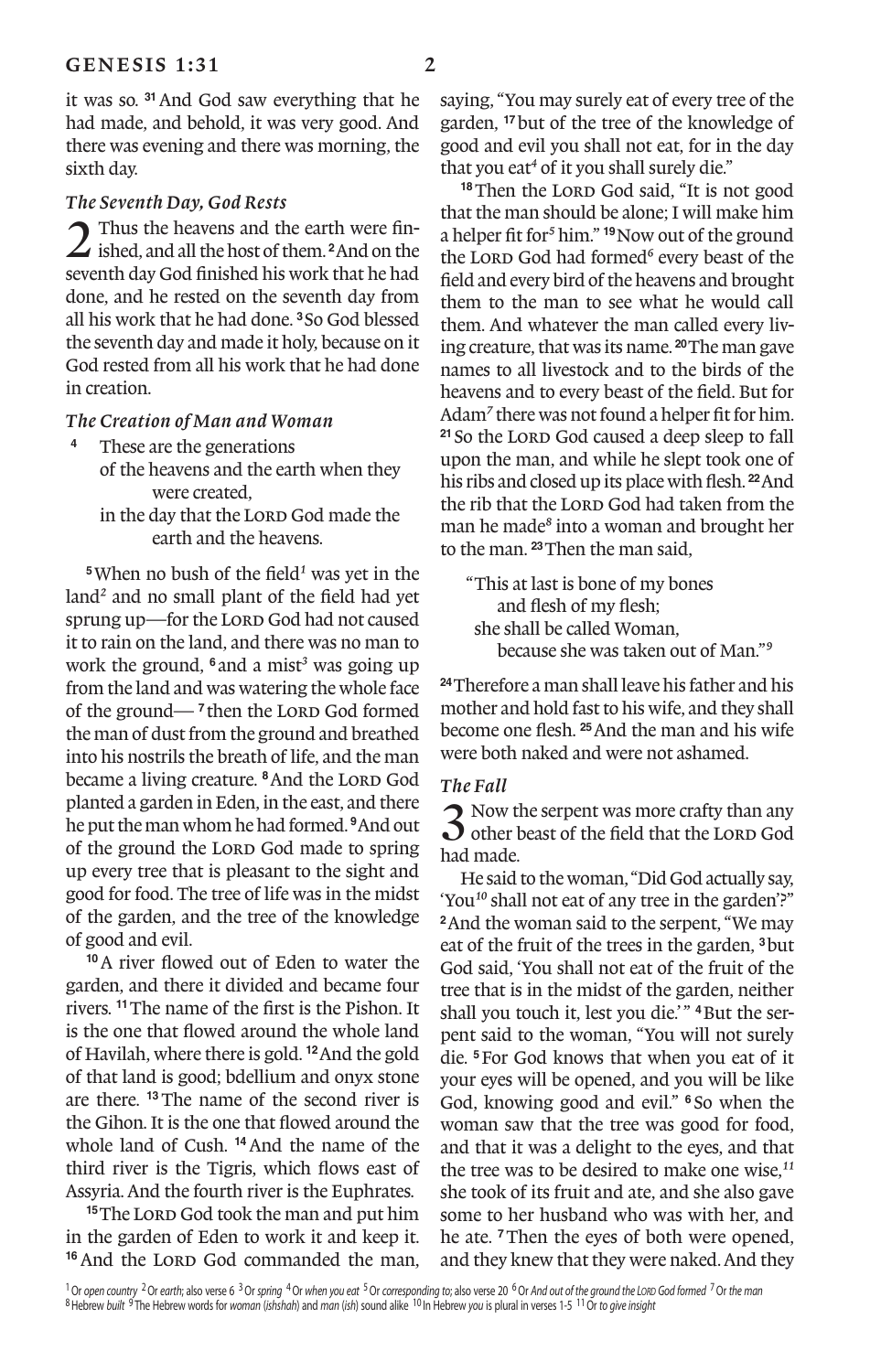sewed fig leaves together and made themselves loincloths.

<sup>8</sup> And they heard the sound of the LORD God walking in the garden in the cool*1* of the day, and the man and his wife hid themselves from the presence of the LORD God among the trees of the garden. <sup>9</sup>But the LORD God called to the man and said to him, "Where are you?"*2* **<sup>10</sup>**And he said, "I heard the sound of you in the garden, and I was afraid, because I was naked, and I hid myself." **<sup>11</sup>**He said, "Who told you that you were naked? Have you eaten of the tree of which I commanded you not to eat?" **<sup>12</sup>**The man said, "The woman whom you gave to be with me, she gave me fruit of the tree, and I ate." **<sup>13</sup>**Then the LORD God said to the woman, "What is this that you have done?" The woman said, "The serpent deceived me, and I ate."

<sup>14</sup>The LORD God said to the serpent,

"Because you have done this, cursed are you above all livestock and above all beasts of the field; on your belly you shall go, and dust you shall eat

all the days of your life.

**<sup>15</sup>** I will put enmity between you and the woman,

and between your offspring<sup>3</sup> and her offspring;

he shall bruise your head, and you shall bruise his heel."

**<sup>16</sup>**To the woman he said,

"I will surely multiply your pain in childbearing;

in pain you shall bring forth children. Your desire shall be for*4* your husband, and he shall rule over you."

**<sup>17</sup>**And to Adam he said,

"Because you have listened to the voice of your wife and have eaten of the tree

of which I commanded you,

'You shall not eat of it,'

- cursed is the ground because of you; in pain you shall eat of it all the days of your life;
- **<sup>18</sup>** thorns and thistles it shall bring forth for you;

and you shall eat the plants of the field.

**<sup>19</sup>** By the sweat of your face you shall eat bread, till you return to the ground, for out of it you were taken; for you are dust, and to dust you shall return."

**20**The man called his wife's name Eve, because she was the mother of all living.*5* **<sup>21</sup>**And the LORD God made for Adam and for his wife garments of skins and clothed them.

<sup>22</sup>Then the Lor<sub>D</sub> God said, "Behold, the man has become like one of us in knowing good and evil. Now, lest he reach out his hand and take also of the tree of life and eat, and live forever—"<sup>23</sup> therefore the LORD God sent him out from the garden of Eden to work the ground from which he was taken. **<sup>24</sup>**He drove out the man, and at the east of the garden of Eden he placed the cherubim and a flaming sword that turned every way to guard the way to the tree of life.

## *Cain and Abel*

4 Now Adam knew Eve his wife, and she  $\mathbf t$  conceived and bore Cain, saving, "I have gotten<sup>6</sup> a man with the help of the Lord." <sup>2</sup>And again, she bore his brother Abel. Now Abel was a keeper of sheep, and Cain a worker of the ground. **<sup>3</sup>**In the course of time Cain brought to the Lord an offering of the fruit of the ground, **<sup>4</sup>** and Abel also brought of the firstborn of his flock and of their fat portions. And the LORD had regard for Abel and his offering, <sup>5</sup>but for Cain and his offering he had no regard. So Cain was very angry, and his face fell. <sup>6</sup>The LORD said to Cain, "Why are you angry, and why has your face fallen? **<sup>7</sup>** If you do well, will you not be accepted?*7* And if you do not do well, sin is crouching at the door. Its desire is for*8* you, but you must rule over it."

**<sup>8</sup>**Cain spoke to Abel his brother.*9* And when they were in the field, Cain rose up against his brother Abel and killed him. <sup>9</sup>Then the LORD said to Cain, "Where is Abel your brother?" He said, "I do not know; am I my brother's keeper?" <sup>10</sup> And the LORD said, "What have you done? The voice of your brother's blood is crying to me from the ground. **<sup>11</sup>**And now you are cursed from the ground, which has opened its mouth to receive your brother's blood from your hand. **<sup>12</sup>**When you work the ground, it shall no longer